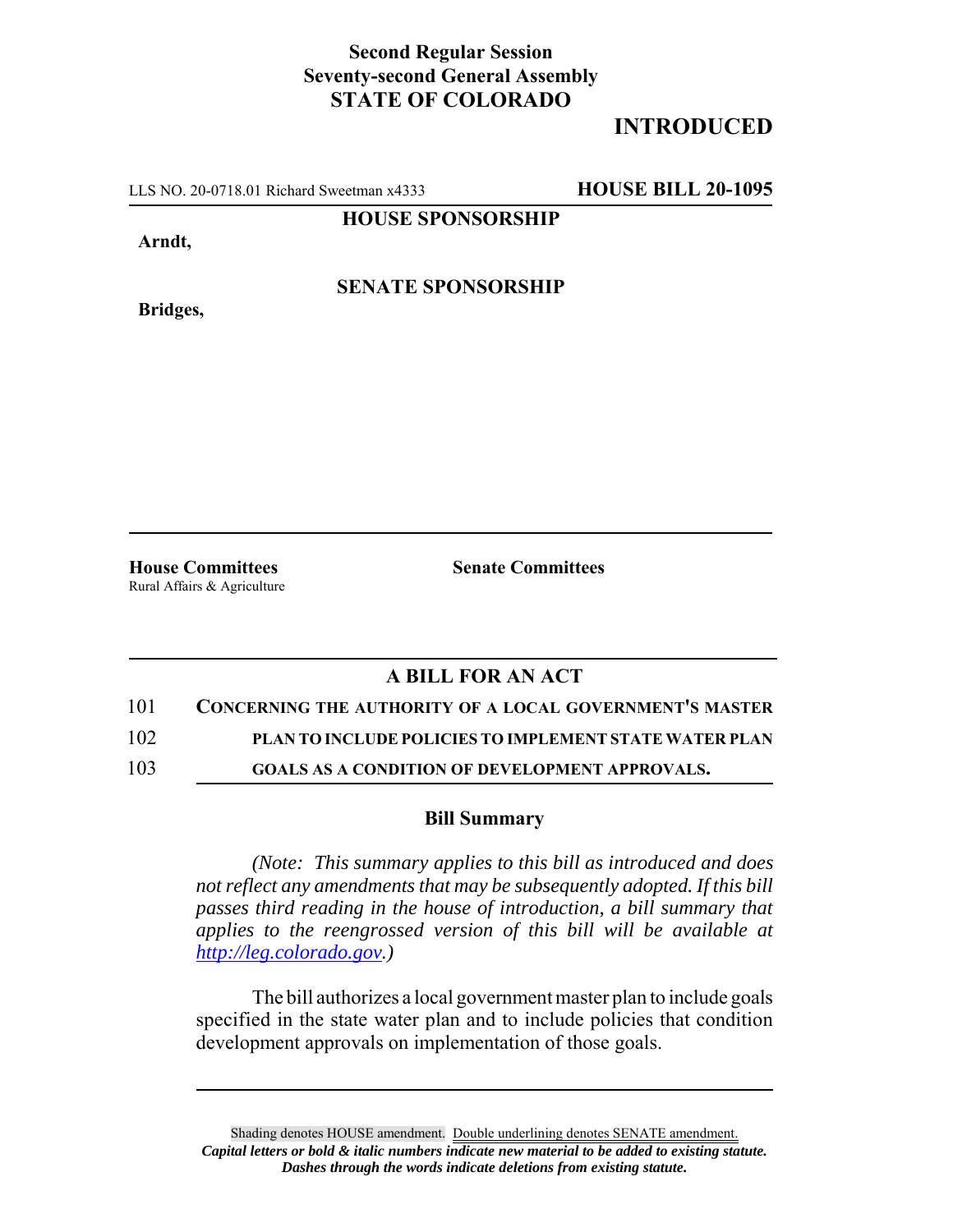*Be it enacted by the General Assembly of the State of Colorado:*

 **SECTION 1.** In Colorado Revised Statutes, 30-28-106, **amend** 3 (3)(a) introductory portion and  $(3)(a)(IV)$  as follows:

 **30-28-106. Adoption of master plan - contents.** (3) (a) The master plan of a county or region, with the accompanying maps, plats, charts, and descriptive and explanatory matter, shall MUST show the county or regional planning commission's recommendations for the development of the territory covered by the plan. The master plan of a county or region shall be IS an advisory document to guide land development decisions; however, the plan or any part thereof may be made binding by inclusion in the county's or region's adopted subdivision, zoning, platting, planned unit development, or other similar land development regulations after satisfying notice, due process, and hearing requirements for legislative or quasi-judicial processes as appropriate. After consideration of each of the following, where applicable or appropriate, the master plan may include:

 (IV) (A) The general location and extent of an adequate and suitable supply of water.

 (B) If the master plan includes a water supply element, the planning commission shall consult with the entities that supply water for use within the county or region to ensure coordination on water supply 22 and facility planning, and the water supply element shall MUST identify water supplies and facilities sufficient to meet the needs of the public and private infrastructure reasonably anticipated or identified in the planning process.

 (C) THE WATER SUPPLY ELEMENT MUST INCLUDE WATER CONSERVATION POLICIES, TO BE DETERMINED BY THE COUNTY, WHICH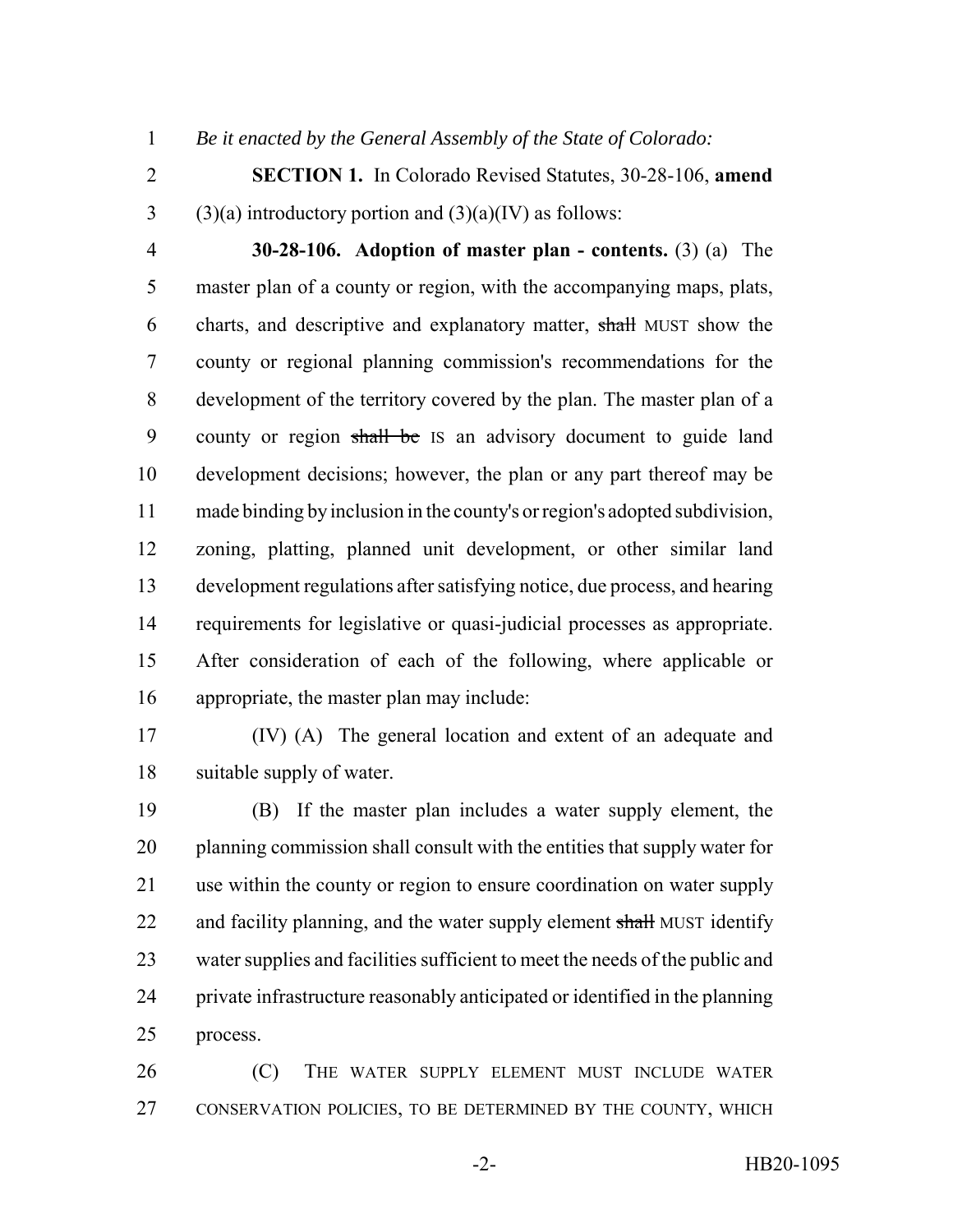MAY INCLUDE GOALS SPECIFIED IN THE STATE WATER PLAN ADOPTED PURSUANT TO SECTION 37-60-106.3 AND MAY INCLUDE POLICIES TO IMPLEMENT WATER CONSERVATION AND OTHER STATE WATER PLAN GOALS AS A CONDITION OF DEVELOPMENT APPROVALS, INCLUDING SUBDIVISIONS, PLANNED UNIT DEVELOPMENTS, SPECIAL USE PERMITS, AND ZONING CHANGES. A COUNTY THAT IS REQUIRED TO ADOPT A MASTER PLAN THAT INCLUDES A WATER SUPPLY ELEMENT SHALL ENSURE THAT ITS MASTER PLAN INCLUDES A WATER SUPPLY ELEMENT AT THE FIRST AMENDING OF THE MASTER PLAN THAT OCCURS AFTER THE EFFECTIVE DATE OF THIS SUBSECTION (3)(a)(IV)(C), BUT IN NO CASE LATER THAN JULY 1, 2025.

11 (D) Nothing in this subparagraph  $(W)$  SUBSECTION  $(3)(a)(IV)$  shall be construed to supersede, abrogate, or otherwise impair the allocation of water pursuant to the state constitution or laws, the right to beneficially use water pursuant to decrees, contracts, or other water use agreements, or the operation, maintenance, repair, replacement, or use of any water facility.

 **SECTION 2.** In Colorado Revised Statutes, 31-23-206, **amend** 18 (1) introductory portion and  $(1)(d)$  as follows:

 **31-23-206. Master plan.** (1) It is the duty of the commission to make and adopt a master plan for the physical development of the municipality, including any areas outside its boundaries, subject to the 22 approval of the governmental body having jurisdiction thereof, which 23 THAT in the commission's judgment bear relation to the planning of such 24 THE municipality. The master plan of a municipality shall be IS an advisory document to guide land development decisions; however, the plan or any part thereof may be made binding by inclusion in the municipality's adopted subdivision, zoning, platting, planned unit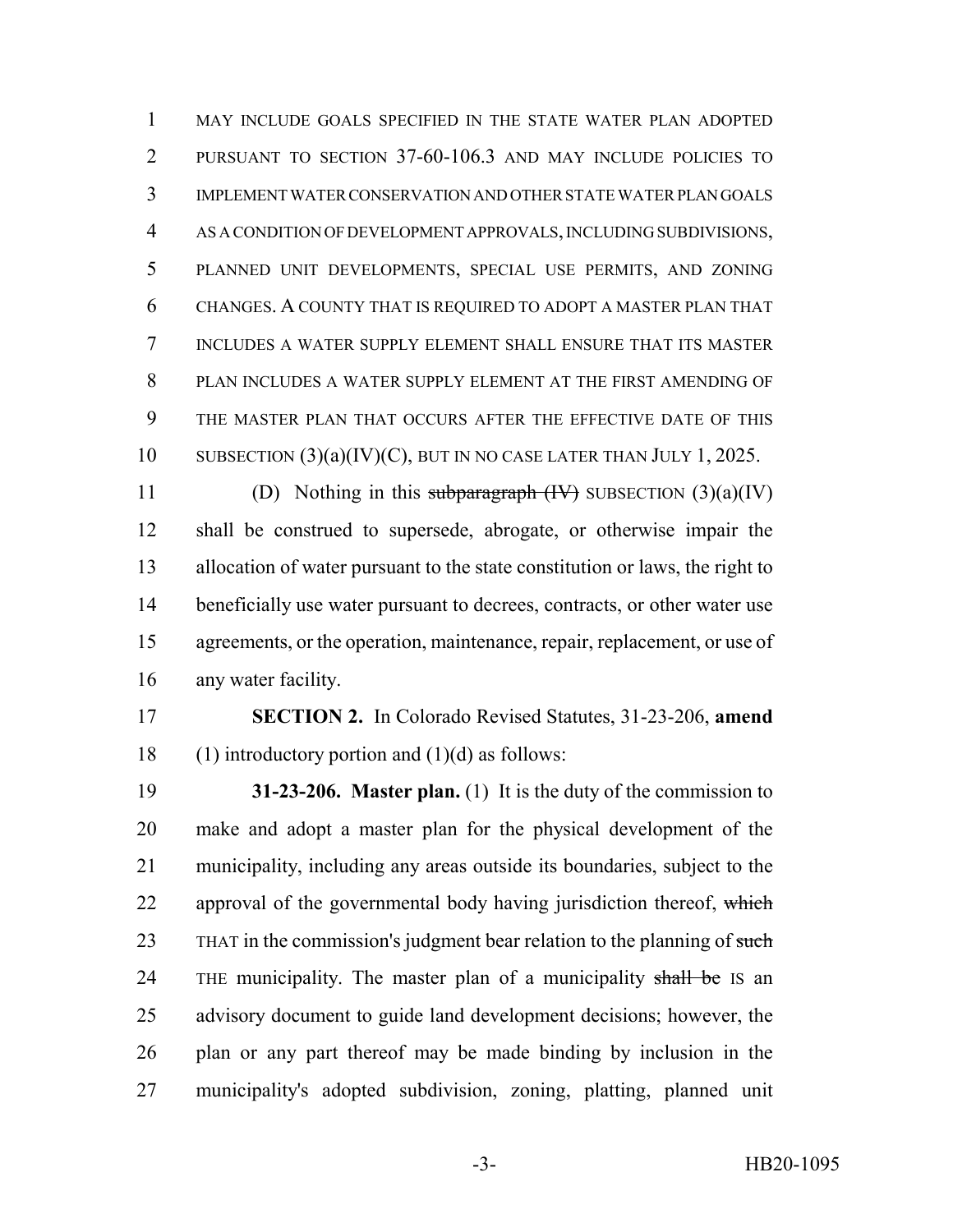development, or other similar land development regulations after satisfying notice, due process, and hearing requirements for legislative or quasi-judicial processes as appropriate. When a commission decides to adopt a master plan, the commission shall conduct public hearings, after notice of such public hearings has been published in a newspaper of general circulation in the municipality in a manner sufficient to notify the public of the time, place, and nature of the public hearing, prior to final adoption of a master plan in order to encourage public participation in and awareness of the development of such plan and shall accept and consider oral and written public comments throughout the process of developing 11 the plan. Such THE plan, with the accompanying maps, plats, charts, and 12 descriptive matter, shall MUST, after consideration of each of the following, where applicable or appropriate, show the commission's 14 recommendations for the development of said THE municipality and outlying areas, including:

 (d) (I) The general location and extent of an adequate and suitable supply of water.

 (II) If the master plan includes a water supply element, the planning commission shall consult with the entities that supply water for use within the municipality to ensure coordination on water supply and 21 facility planning, and the water supply element shall MUST identify water supplies and facilities sufficient to meet the needs of the public and private infrastructure reasonably anticipated or identified in the planning process.

 (III) THE WATER SUPPLY ELEMENT MUST INCLUDE WATER CONSERVATION POLICIES, TO BE DETERMINED BY THE MUNICIPALITY, WHICH MAY INCLUDE GOALS SPECIFIED IN THE STATE WATER PLAN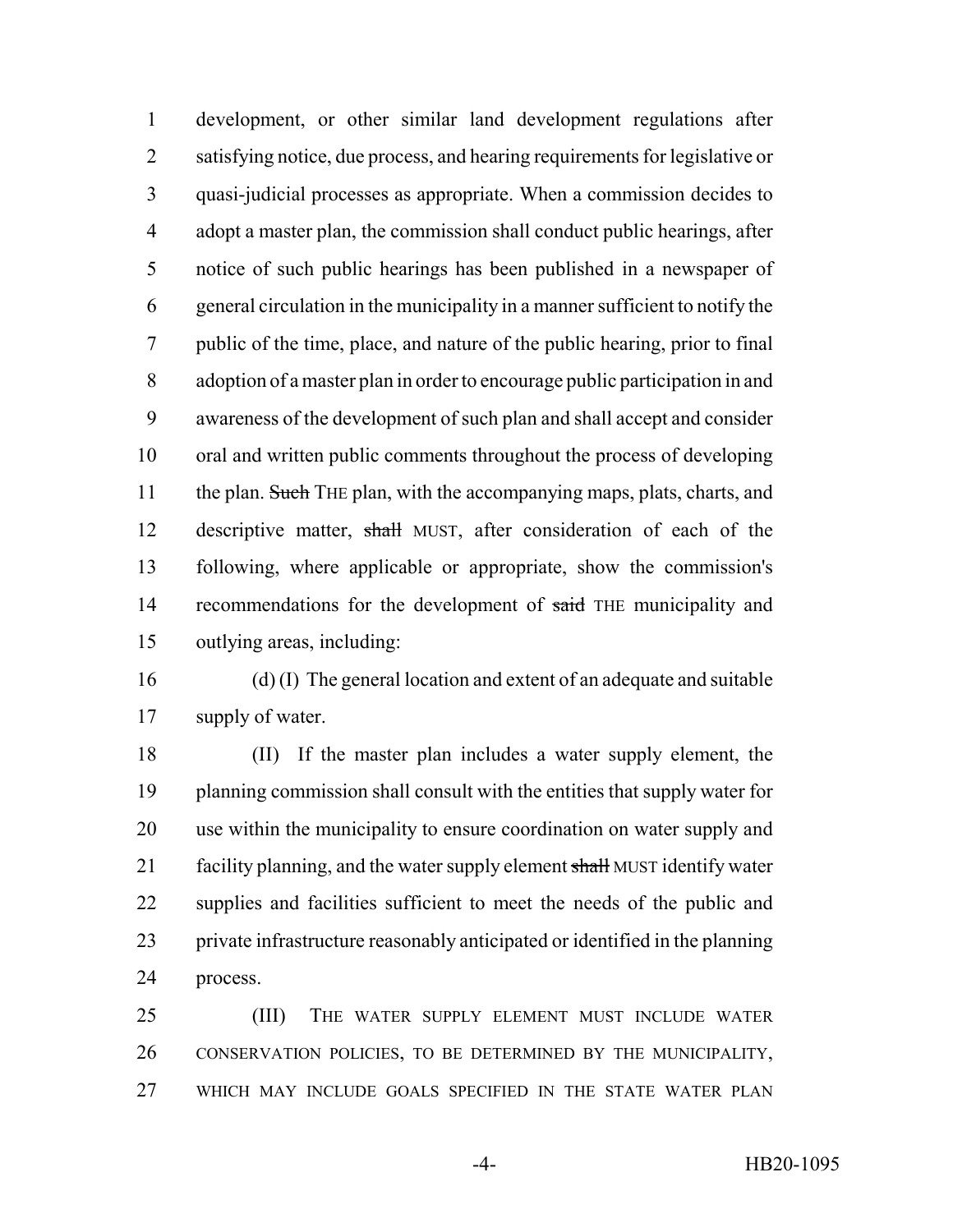ADOPTED PURSUANT TO SECTION 37-60-106.3 AND MAY INCLUDE POLICIES TO IMPLEMENT WATER CONSERVATION AND OTHER STATE WATER PLAN GOALS AS A CONDITION OF DEVELOPMENT APPROVALS, INCLUDING SUBDIVISIONS, PLANNED UNIT DEVELOPMENTS, SPECIAL USE PERMITS, AND ZONING CHANGES. A MUNICIPALITY THAT IS REQUIRED TO ADOPT A MASTER PLAN THAT INCLUDES A WATER SUPPLY ELEMENT SHALL ENSURE THAT ITS MASTER PLAN INCLUDES A WATER SUPPLY ELEMENT AT THE FIRST AMENDING OF THE MASTER PLAN THAT OCCURS AFTER THE EFFECTIVE 9 DATE OF THIS SUBSECTION  $(1)(d)(III)$ , BUT IN NO CASE LATER THAN JULY 1, 2025.

11 (IV) Nothing in this paragraph  $(d)$  SUBSECTION (1)(d) shall be construed to supersede, abrogate, or otherwise impair the allocation of water pursuant to the state constitution or laws, the right to beneficially use water pursuant to decrees, contracts, or other water use agreements, or the operation, maintenance, repair, replacement, or use of any water facility.

 **SECTION 3. Act subject to petition - effective date - applicability.** (1) This act takes effect at 12:01 a.m. on the day following the expiration of the ninety-day period after final adjournment of the general assembly (August 5, 2020, if adjournment sine die is on May 6, 2020); except that, if a referendum petition is filed pursuant to section 1 (3) of article V of the state constitution against this act or an item, section, or part of this act within such period, then the act, item, section, or part will not take effect unless approved by the people at the general election to be held in November 2020 and, in such case, will take effect on the date of the official declaration of the vote thereon by the governor.